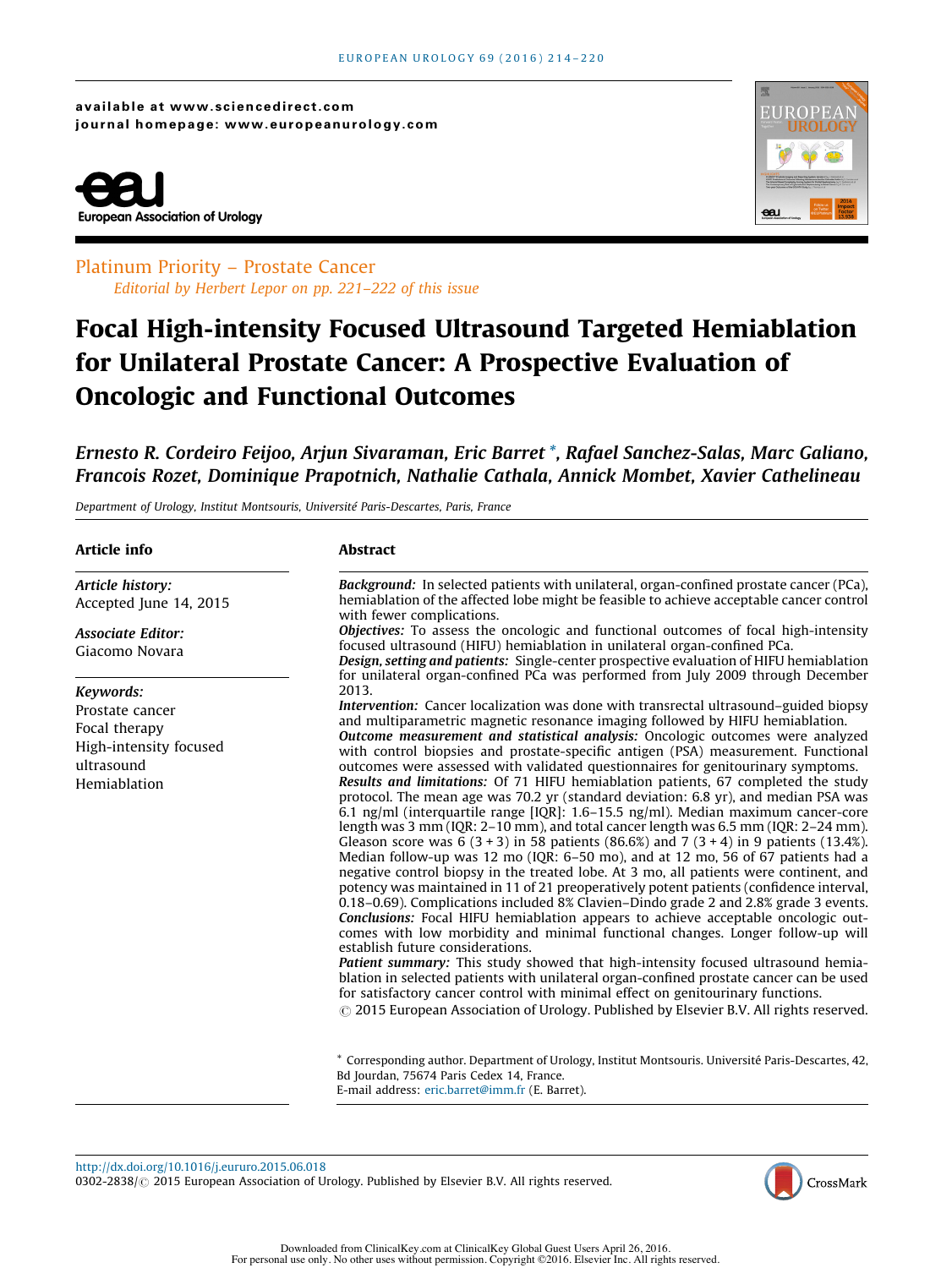# 1. Introduction

The incidence of prostate cancer (PCa) is steadily increasing worldwide, and PCa is the most frequently diagnosed cancer in men [\[1\].](#page-5-0) Current screening strategies have led to earlier diagnosis of PCa at lower clinical stages, lower grades, and smaller volumes [\[2\]](#page-5-0). A wide variety of ablative methods have been introduced and applied in recent years as focal treatment (FT) alternatives with which cancer foci can be eradicated within the prostate gland, thus greatly reducing the associated side effects of radical treatment. Although FT is not yet the standard for organ-confined PCa, it is the therapeutic approach with the most important potential [\[3\]](#page-5-0). Among the multiple options for ablation, high-intensity focused ultrasound (HIFU) and cryoablation—the present authors have ample experience with both—have been clinically available during the past 15 yr and have undergone continuous development over time. In this context, HIFU is a promising technique that has proven medium- to long-term cancer control with a low rate of complications, comparable with those of established therapies  $[4]$ . In the present study, we assessed the oncologic and functional outcomes at 1-yr follow-up of patients with unilateral low-risk organ-confined PCa treated at our center with focal HIFU hemiablation.

# 2. Patients and methods

# 2.1. Study design and patients

From July 2009 to December 2013, focal HIFU hemiablation was offered to patients who had a diagnosis of unilateral localized PCa in our institution. Inclusion criteria were unilateral disease, clinical stage T1c–T2a, maximum positive biopsies <33%, Gleason score  $\leq$ 7 (3 + 4), prostate-specific antigen (PSA) <15 ng/ml, no extraprostatic extension disease on multiparametric magnetic resonance imaging (mp-MRI), and life expectancy >10 yr. Patients with previous PCa-related treatment were excluded.

#### 2.2. Study intervention

#### 2.2.1. Cancer localization

Cancer grade and laterality were confirmed with transrectal ultrasound (TRUS)–guided biopsy and mp-MRI. For TRUS biopsy, a conventional two-dimensional gray-scale TRUS probe was used, and all patients had a minimum of 20 cores for cancer localization. For mp-MRI, all patients underwent 1.5-T MRI without endorectal coil for assessment of the prostate. The multiparametric components used were diffusion and perfusion images; however, all hemiablation was based on the TRUS biopsy results, including cases with a discrepancy in laterality between biopsy and MRI and ''MRI-invisible'' PCa.

# 2.2.2. Treatment

Hemiablation was carried out using the Ablatherm HIFU system (EDAP TMS, Lyon, France). This system includes a treatment table, a probepositioning system, an ultrasound power generator, a cooling system for preservation of the rectal wall, a computerized control module with specific software, and an endorectal probe with a biplane imaging probe working at 7.5 MHz and a 3-MHz treatment transducer focused at a maximum of 45 mm. In addition, automatic applicator adjustment and multiple security circuits excluded accidental focusing on the rectal wall, avoiding rectal injury.

For this procedure, the transducer was inserted into the rectum and was covered by a condom through which cooled water was circulated to cool the rectal wall; multiple gland images were taken. Because of the proximity of the prostate, the focal lengths of the transducer could be kept short, permitting the use of ultrasound frequencies in the range of 3–4 MHz. They produced small but very precisely defined lesions, with the aim of treating the gland partially (hemiablation) by juxtaposition of elementary lesions. Larger areas were ablated by moving the transducer electronically and adding one lesion to another. The main sonication parameters were acoustic intensity, duration of exposure, on:off ratio, the distance between two elementary lesions, and the displacement path when multiple lesions were made. A safety margin of 4–6 mm from the sphincter was given to prevent sphincter damage. The entire procedure was carried out within 120 min, and an indwelling urethral catheter was placed after the procedure.

## 2.2.3. Follow-up

The Clavien–Dindo classification system was used to grade postoperative complications. Oncologic and functional outcomes were analyzed during follow-up. Control biopsies were performed within the first year of follow-up, constituting the primary end point. Prostate biopsies at 12 mo (12 core, bisextant, TRUS guided) were performed according to the mandatory protocol and directed at both treated and untreated portions of the prostate. Treatment failure was defined as a positive biopsy in the treated lobe or a need for salvage therapy.

Follow-up visits consisted of taking a history and a physical examination and completing International Continence Society (ICS), International Prostate Symptom Score (IPSS), and International Index of Erectile Function (IIEF-5) questionnaires, which were filled in at preoperative and follow-up visits. Continence was defined as the patient having no involuntary urine leak and being completely pad free. Potency was defined as an IIEF score  $\geq$ 22 without any medications to improve erection. In addition, PSA evaluation was performed at 3, 6, and 12 mo and every 6 mo thereafter. Data were collected prospectively and analyzed retrospectively.

# 2.3. Statistical analysis

The Wilcoxon signed-rank test was used to compare variation in distribution of IPSS, ICS, and IIEF-5 scores between the preoperative and 3-mo follow-up scores. Box plot graphics were computed to describe PSA values over the follow-up period. Cross-tabs applying chi-square or Fisher exact tests were used to assess the relationships among categorical variables. A  $p$  value <0.05 was considered statistically significant. Statistical analysis was performed using PASW Statistics 18.0 for Windows (IBM Corp, Armonk, NY, USA).

# 3. Results

# 3.1. Demographic and cohort data

During the period of inclusion, 71 patients with localized PCa were assigned to the focal HIFU hemiablation singleinstitution protocol. Four patients (5.6%) refused the control biopsy and thus were excluded from the final analysis. Sixtyseven patients (94.3%) had complete follow-up data and formed the study population. The mean age at time of treatment was 70.2 yr (standard deviation [SD]: 6.8 yr). Mean body mass index was 25.5 kg/m<sup>2</sup> (SD: 6.5 kg/m<sup>2</sup>). The median number of biopsy cores was 22 (interquartile range [IQR]: 20–69). Median maximum cancer-core length (MCCL) was 3 mm (IQR: 2–10 mm), and the total cancer length (TCL) was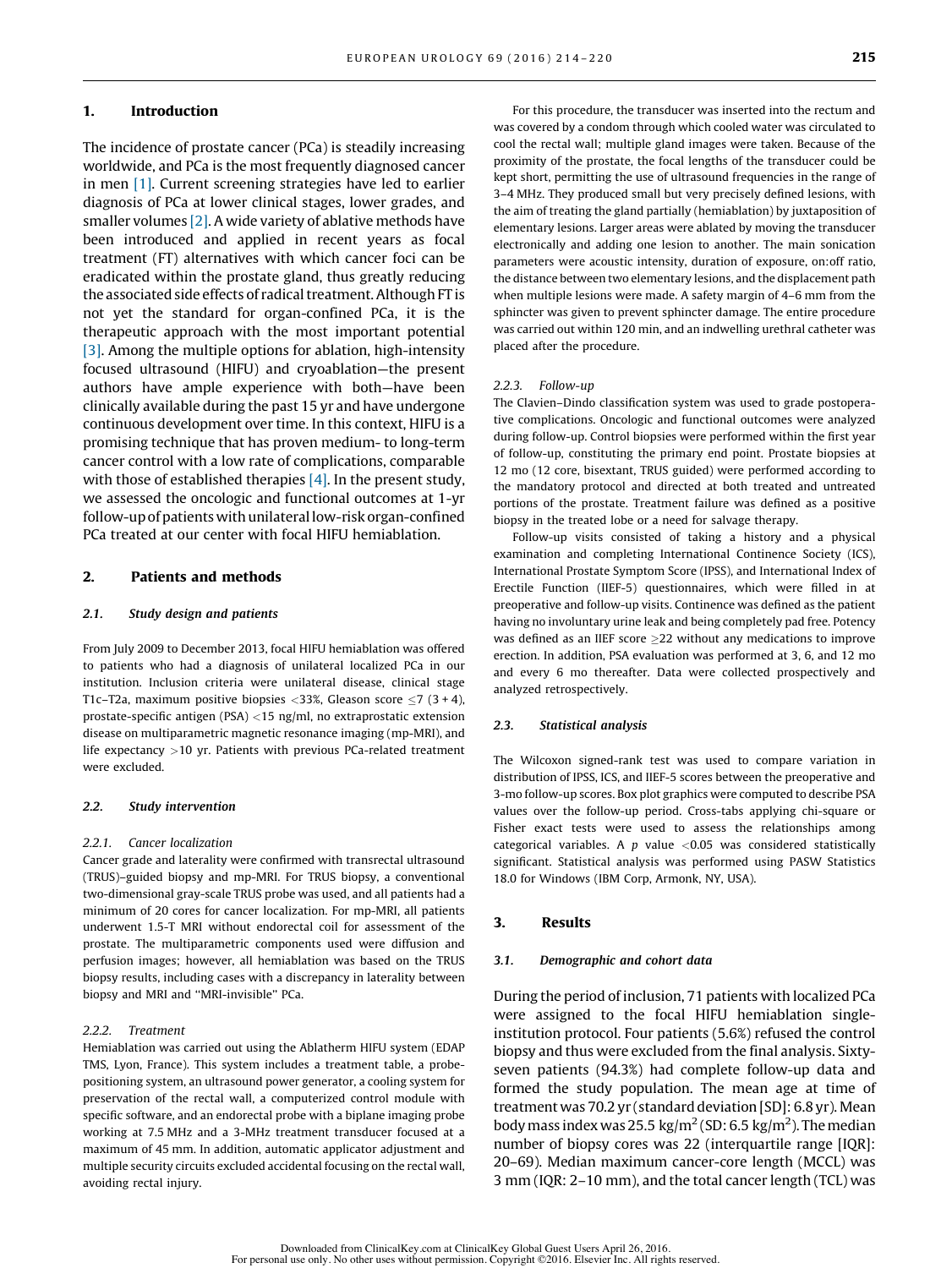#### Table 1 – Demographics and preoperative data

| Variable                                                                                                                              | Value           |  |  |  |  |  |  |
|---------------------------------------------------------------------------------------------------------------------------------------|-----------------|--|--|--|--|--|--|
| No. of patients                                                                                                                       | 67              |  |  |  |  |  |  |
| Age, yr, mean (SD)                                                                                                                    | 70.2(6.8)       |  |  |  |  |  |  |
| Follow-up, mo, median (IQR)                                                                                                           | $12(6-50)$      |  |  |  |  |  |  |
| Body mass index, $\text{kg/m}^2$ , mean (SD)                                                                                          | 25.5(6.5)       |  |  |  |  |  |  |
| Number of biopsies, median (IQR)                                                                                                      | $22(20-69)$     |  |  |  |  |  |  |
| MRI prostate volume, ml, mean (SD)                                                                                                    | 39.3 (13.7)     |  |  |  |  |  |  |
| Preoperative PSA, ng/ml, median (IQR)                                                                                                 | $6.1(1.6-15.5)$ |  |  |  |  |  |  |
| Gleason score, entry biopsy, $n$ (%)                                                                                                  |                 |  |  |  |  |  |  |
| $3 + 3$                                                                                                                               | 58 (86.6)       |  |  |  |  |  |  |
| $3 + 4$                                                                                                                               | 9(13.4)         |  |  |  |  |  |  |
| $IOR = interquartile range$ ; $MRI = magnetic resonance image$ ; $j = 1$<br>PSA = prostate-specific antigen; SD = standard deviation. |                 |  |  |  |  |  |  |

6.5 mm (IQR: 2–24 mm). At baseline, Gleason score was  $3 + 3$  and  $3 + 4$  in 58 (86.6%) and 9 (13.4%) patients, respectively. Preoperative median PSA was 6.1 ng/ml (IQR: 1.6–15.5 ng/ml), and mean prostate volume was 39.3 ml (SD: 13.7 ml). Forty-two (62.7%) and 25 (37.3%) patients received HIFU hemiablation on the right and on the left prostatic lobes, respectively. Preoperative mp-MRI was performed in all patients, and 62.7% (42 of 67) had an index lesion detectable at MRI. All index lesions were detected at the side of the planned hemiablation, and the median maximal diameter of the index lesion was 6 mm (IQR: 4–9 mm). Baseline characteristics are shown in Table 1.

# 3.2. Postoperative data: early oncologic control at 12 months

The median follow-up was 12 mo (IQR: 6–50 mo), with 52 patients followed  $>16$  mo. The negative control biopsy was noted in 50 of the 67 evaluated patients; specifically, negative biopsy in the treated lobe was seen in 56 patients. Eleven patients presented with positive biopsies in the treated lobe; of those, 1 patient had a bilateral positive biopsy (nine positive biopsies on the right lobe and two on the left lobe), and 6 patients presented positive biopsies in the nontreated lobe along with negative biopsies in the treated lobe. Median MCCL of the positive control biopsy was 1 mm (IQR: 1–2 mm), and TCL was 2 mm (IQR: 1–3 mm). The patient flowchart is shown in Figure 1.

Failure was observed in 11 cases; of these, positive control biopsies were identified in the right side in 9 cases and in left side in 2 cases. Biopsies were positive at the base in four cases, at the midpart in six, and at the apex in one. Failure was significantly higher following right-lobe hemiablation than left hemiablation (21.4% vs 8%,  $p < 0.05$ ); however, no significant differences were noted regarding the location of recurrence within the prostatic lobe.

The median PSA concentration dropped by 43% at 3 mo  $(p < 0.001)$ , and this decline persisted throughout the follow-up period. No undetectable PSA was reported. The PSA results at follow-up are shown in [Figure 2](#page-3-0). The median PSA nadir was 2.6 ng/ml (IQR: 0.2–11.1 ng/ml). Of the 67 evaluable patients, biochemical recurrence was verified in 6 patients (9.7%) based on Phoenix criteria.

# 3.3. Postoperative data: functional outcomes

At baseline, preoperative mean scores were 6.24 (range: 0–26), 0.42 (range: 0–8), and 17.97 (range: 0–25) for the IPSS, ICS, and IIEF-5 questionnaires, respectively. All patients were continent before and after treatment. Evaluation at the 3-mo postoperative period showed no significant changes for both IPSS ( $p = 0.217$ ) and ICS scores ( $p = 0.840$ ). In the same time



Fig. 1 – Patient flowchart.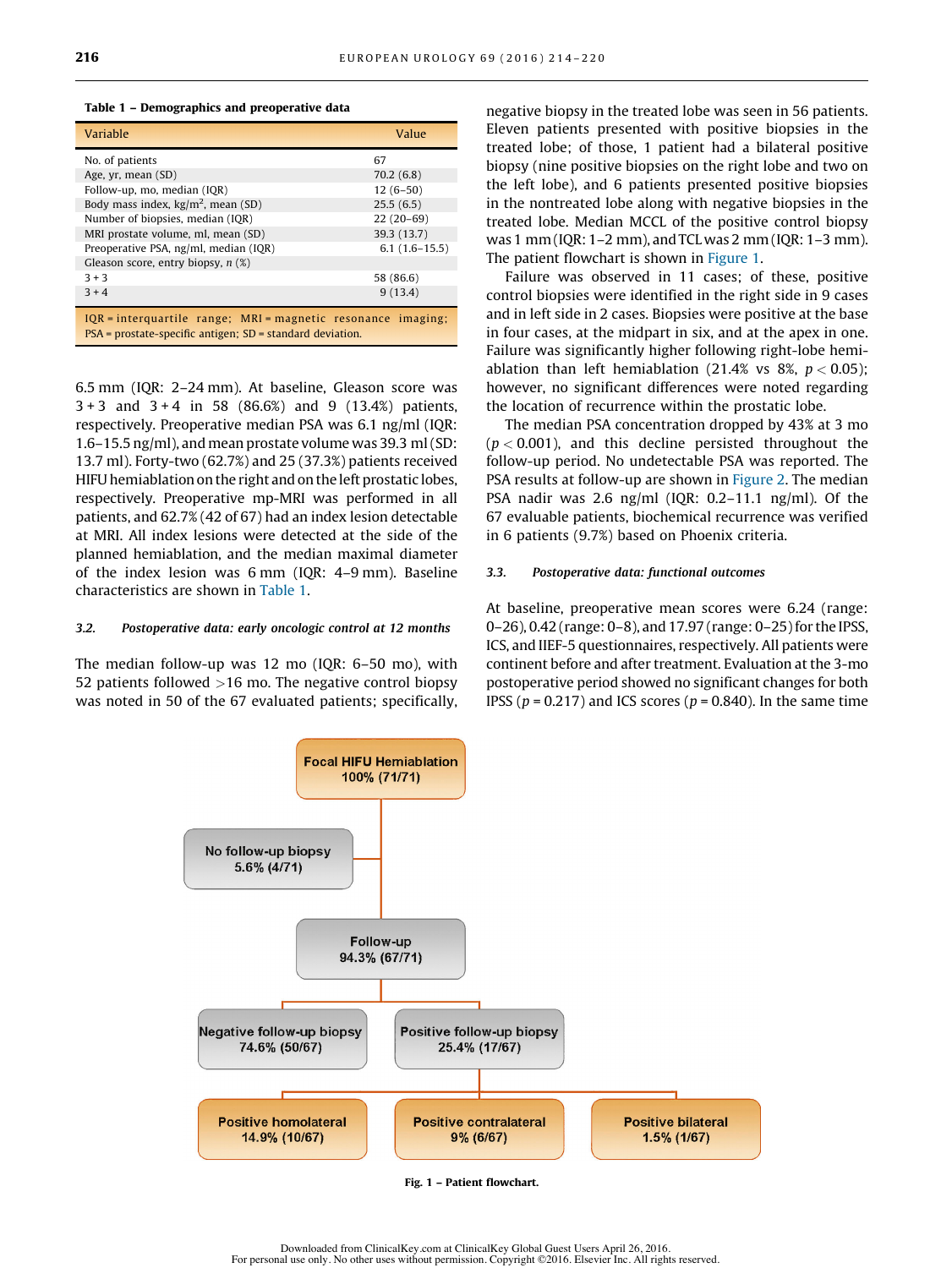<span id="page-3-0"></span>

Fig. 2 – Prostate-specific antigen values over time in the follow-up period. Preop = preoperatively; PSA = prostate-specific antigen.

period, potency (defined by IIEF-5 score  $\geq$ 22) was maintained in 11 of 21 preoperatively potent patients (confidence interval, 0.18–0.69). Data for IPSS and IIEF-5 scores over the follow-up period are shown in Figure 3.

#### 3.4. Complications

All complications were encountered within the first postoperative month. Ten patients (14%) had postoperative complications: Eight complications were grade 2 (11.2%; four urinary infections and four urinary retentions) and two were grade 3b (2.8%; two urinary retentions treated with transurethral resection of the prostate [TURP]).

# 4. Discussion

Since the 1990s, HIFU has been used for the treatment of PCa [\[4\]](#page-5-0).Worldwide experience (whole gland, either as primary or salvage therapies) showed significant improvement in both



Fig. 3 – International Prostate Symptom Score and International Index of Erectile Function scores over the follow-up period. IEFF-5 = 5-item International Index of Erectile Function;

IPSS = International Prostate Symptom Score; preop = preoperatively.

oncologic and functional outcomes with fewer complications [\[5–9\]](#page-6-0). To date, however, the available evidence for HIFU focal ablation is recent but limited.

Currently, the consensus definition states that FT is ''any approach able to preserve part of the prostatic tissue, whether by targeted ablation, hemiablation and zonal 'hockey stick' ablation'' [\[10,11\].](#page-6-0) Clinically acceptable cancer control following FT is generally agreed for retreatment rates of  $\leq$ 20% [\[12\]](#page-6-0). The goal of FT is to achieve "trifecta" outcomes: cancer control, fewer complications, and preservation of genitourinary function comparable to radical treatment options. In this context, our preliminary results are encouraging, as shown by the high efficacy rate with low morbidity rates and minimal functional changes.

In the present study, the rate of negative biopsy in the treated area was 83.6%, and the overall negative biopsy rate was 74.6%. PSA declined significantly at 3 mo and persisted throughout follow-up. These outcomes are consistent with the initial reports of reported HIFU hemiablation by Ahmed et al [\[13\].](#page-6-0) At 12-mo follow-up, mean PSA decreased to  $1.5 \pm 1.3$  ng/ml, and 89% had no cancer in the treated area [\[13\]](#page-6-0). More recently, the same group published a prospective series of 41 patients, with HIFU FT delivered using the Sonablate 500 (SonaCare Medical, Charlotte, NC, USA) to all suspected tumor lesions and a maximum of 60% of the prostate ablated. Negative biopsy was noted in 30 of 39 patients (77%) at 6 mo, with a significant decrease in PSA from 6.6 to 1.9 ng/ml at 12 mo [\[14\]](#page-6-0).

As for the functional outcomes, we found that both continence and urinary symptoms were not affected, but there was a significant negative impact on erection. This result is consistent with those of Ahmed et al [\[14\]](#page-6-0), who reported significant deterioration between baseline and 12 mo for erectile ( $p = 0.042$ ) and orgasmic ( $p = 0.03$ ) function domains, followed by gradual return to baseline by 12 mo [\[14\]](#page-6-0). Data on contemporary oncologic and functional outcomes of HIFU focal ablation for PCa are shown in [Table 2.](#page-4-0)

Complications noted in the present series were predominantly low grade and comparable to the consolidated outcomes of various energies in FT, as shown by Barret et al [\[16\]](#page-6-0). Prostate volume appears to be an important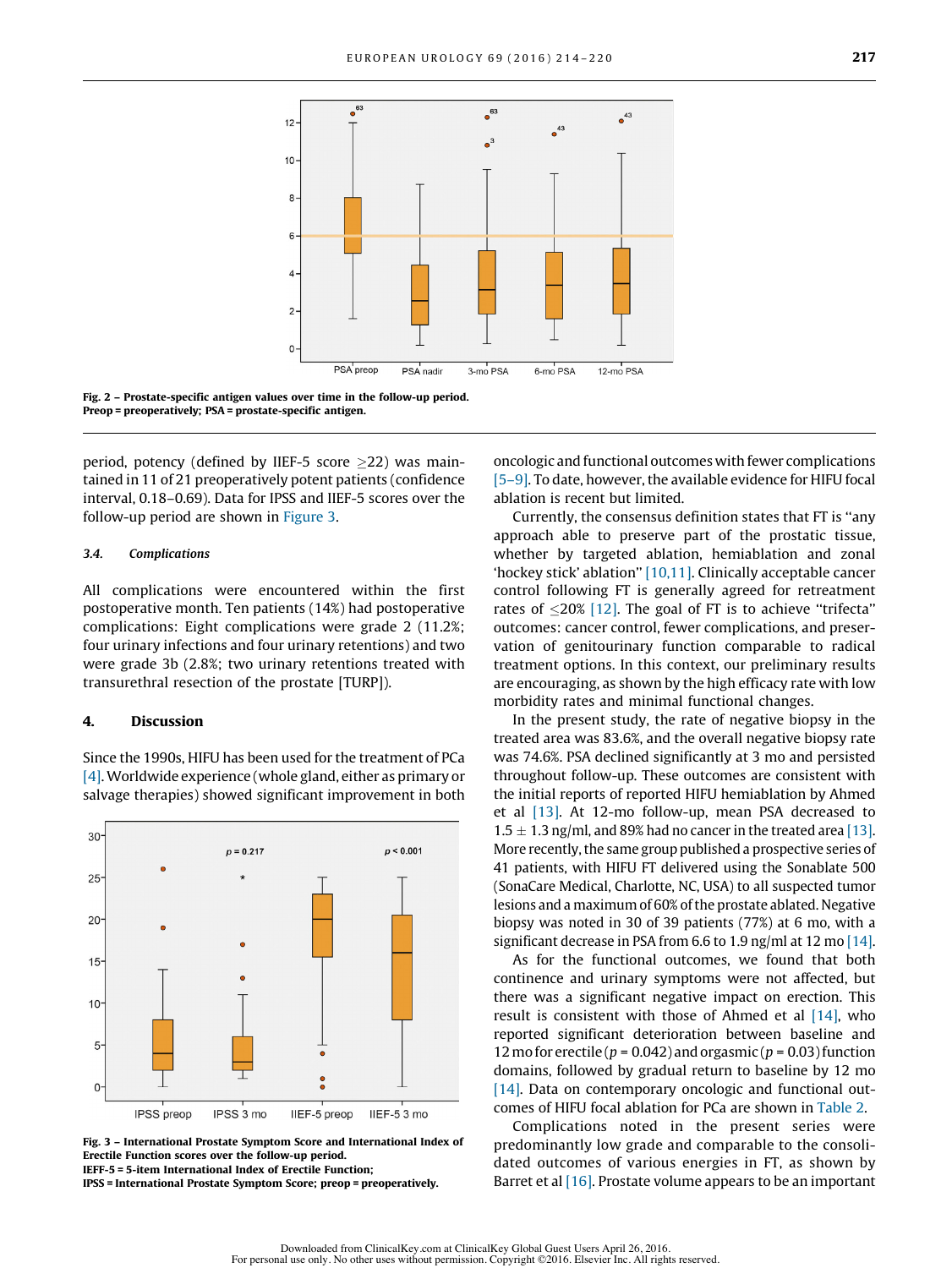| Study                            | Patients,<br>$\boldsymbol{n}$ | Mean<br>preprocedural<br><b>PSA</b> | Mean<br>prostate<br>volume | Gleason<br>score | Cancer<br>localization                                                                                                                                     | Mean<br>follow-up | <b>Biopsy</b><br>recurrence | Continence,<br>% | Potency                                  |
|----------------------------------|-------------------------------|-------------------------------------|----------------------------|------------------|------------------------------------------------------------------------------------------------------------------------------------------------------------|-------------------|-----------------------------|------------------|------------------------------------------|
| Ahmed et al<br>$(2011)$ [13]     | 20                            | 7.3                                 | <b>NA</b>                  | $<$ 4 + 3        | MRI and transperineal<br>template-guided<br>mapping biopsy                                                                                                 | $12 \text{ mo}$   | 11% at 6 mo                 | 90               | 95%                                      |
| El Fegoun et al<br>$(2011)$ [15] | 12                            | 7.3                                 | 37                         | $<4+3$           | <b>TRUS biopsy</b>                                                                                                                                         | 10 <sub>vr</sub>  | 8% at 1 yr                  | 100              | <b>NA</b>                                |
| Ahmed et al<br>$(2012)$ [14]     | 41                            | 6.6                                 |                            | $<$ 4 + 3        | MRI and transperineal<br>template-guided<br>mapping biopsy                                                                                                 | 12 mo             | 23% at 6 mo                 | 100              | 89%                                      |
| Barret et al<br>$(2013)$ [16]    | 21                            | 6                                   | 43                         | $3 + 3$          | Transperineal<br>template-guided<br>mapping biopsy                                                                                                         | $12 \text{ mo}$   | <b>NA</b>                   | 100              | Mean IIEF decreased<br>from 20 to 19     |
| Present study<br>(2015)          | 67                            | 6.1                                 | 36                         | $<$ 3 + 4        | MRI and TRUS biopsy                                                                                                                                        | 12 mo             | 16.4% at 1 yr               | 100              | Mean IIEF decreased<br>from 17.9 to 15.4 |
|                                  |                               |                                     |                            |                  | IIEF = International Index of Erectile Function; MRI = magnetic resonance imaging; NA = not available; PSA = prostate-specific antigen; TRUS = transrectal |                   |                             |                  |                                          |

Table 2 – Contemporary outcomes on high-intensity focused ultrasound focal ablation for prostate cancer

IIEF = International Index of Erectile Function; MRI = magnetic resonance imaging; NA = not available; PSA = prostate-specific antigen; TRUS = transrectal ultrasound.

factor in post-HIFU urinary retention. Although we did not perform statistical analysis, pretreatment TURP in large prostates can reduce urinary retention and improve treatment efficacy.

Another interesting finding of this study has not been reported in the literature previously. Significantly more positive control biopsies resulted following hemiablation of the right lobe than the left. We believe this trend of failure following right hemiablation might be related to the technical difficulties of the HIFU probe reaching the right side of the prostate, since patients lie on their left flank on the Ablatherm operating table; however, no statistical differences were found between the initial cancer location

in the treated area and the location of failure within the prostatic lobe. This finding needs verification in future studies with larger patient populations.

#### 4.1. Clinical implications

The present study highlights the feasibility of tissuepreserving FT with acceptable trifecta rates for PCa. Nonetheless, we understand that several key issues require standardization for routine use of FT in clinical practice. Accurate index lesion localization in terms of laterality and grade is vital for the success of FT. In our study, mp-MRI and TRUS biopsy were used, and Tables 2 and 3 show the

|                                                                                                                                      | Study                            | Patients,<br>$\boldsymbol{n}$ | Mean<br>preprocedural<br><b>PSA</b> | Energy                                | Route of<br>delivery | Gleason<br>score | Cancer<br>localization                                                  | Mean<br>follow-up | <b>Biopsy</b><br>recurrence                                        | Continence,<br>% | Potency                                        |  |
|--------------------------------------------------------------------------------------------------------------------------------------|----------------------------------|-------------------------------|-------------------------------------|---------------------------------------|----------------------|------------------|-------------------------------------------------------------------------|-------------------|--------------------------------------------------------------------|------------------|------------------------------------------------|--|
|                                                                                                                                      | Bahn et al<br>$(2006)$ [17]      | 31                            | 4.9                                 | Cryotherapy                           | Transperineal        | $<$ 7            | Color Doppler<br>ultrasonogrphy<br>with target and<br>systemic biopsies | 5.8 yr            | 4%                                                                 | 100              | 88.9%                                          |  |
|                                                                                                                                      | Lambert et al<br>$(2007)$ [18]   | 25                            | 6                                   | Cryotherapy                           | Transperineal        | $<$ 7            | <b>TRUS biopsy</b>                                                      | 28 mo             | 1 patient<br>treated of<br>7 biopsied<br>patients                  | 100              | 68%                                            |  |
|                                                                                                                                      | Ellis et al<br>$(2007)$ [19]     | 60                            | 7.2                                 | Cryotherapy                           | Transperineal        | $3 + 3$          | <b>TRUS biopsy</b>                                                      | 15.2 mo           | 23.3%                                                              | 96               | 70.5%                                          |  |
|                                                                                                                                      | Truesdale et al<br>$(2010)$ [20] | 77                            | 6.5                                 | Cryotherapy                           | Transperineal        | $<$ 4 + 4        | <b>TRUS biopsy</b>                                                      | 24 mo             | 3 patient<br>treated of<br>22 biopsied<br>patients                 | 100              | <b>NA</b>                                      |  |
|                                                                                                                                      | Bahn et al<br>$(2012)$ [21]      | 70                            | 5.9                                 | Cryotherapy                           | Transperineal        | $<$ 7            | Color Doppler<br>ultrasonogrphy<br>with target and<br>systemic biopsies | 3.7 <sub>vr</sub> | 1 patient<br>treated of<br>36 biopsied<br>patients                 | 100              | 86%                                            |  |
|                                                                                                                                      | Cosset et al<br>$(2013)$ [22]    | 21                            | 6.9                                 | Brachytherapy Transperineal           |                      | $<3+4$           | Saturation biopsy                                                       | $12 \text{ mo}$   | None of<br>6 patients<br>biopsied had<br>ipsilateral<br>recurrence | 100              | Mean IIEF<br>decreased<br>from 20.1<br>to 19.8 |  |
|                                                                                                                                      | Moore et al<br>$(2006)$ [23]     | 6                             | $1.9 - 15$                          | Photodynamic Transperineal<br>therapy |                      | $3 + 3$          | NA                                                                      | NA                | 100%                                                               | NA               | 100%                                           |  |
| IIEF = International Index of Erectile Function; NA = not available; PSA = prostate-specific antigen; TRUS = transrectal ultrasound. |                                  |                               |                                     |                                       |                      |                  |                                                                         |                   |                                                                    |                  |                                                |  |

Table 3 – Comparison of outcomes among different energy modalities on high-intensity focused ultrasound hemiablation for prostate cancer

<span id="page-4-0"></span>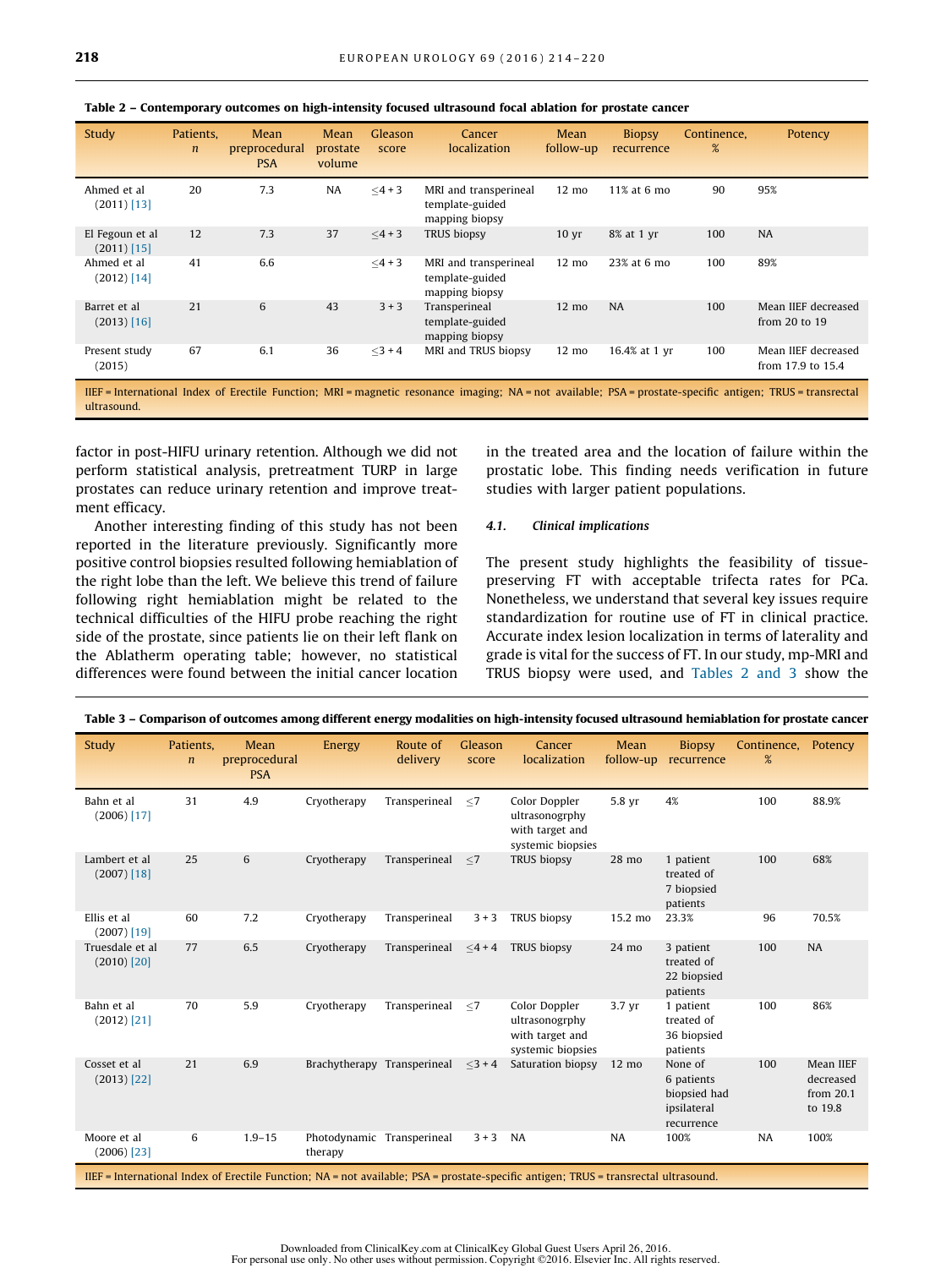<span id="page-5-0"></span>localization techniques used in the previously published hemiablation series. Currently, mp-MRI appears to be a promising tool for accurate cancer detection, but real-time monitoring of FT appears to be technically demanding. Recent advances in multiparametric ultrasonography (shear wave elastography, contrast-enhanced ultrasound) will have interesting applications in FT for cancer localization and possibly real-time monitoring of therapy.

Presently, FT is often criticized as a psychological treatment for patients requiring active surveillance, with questionable oncologic control. Our series represents patients with longer MCCL and TCL and Gleason  $7(3 + 4)$  cancers. The early, encouraging oncologic control can potentially prompt the extension of FT to patients undergoing RP for smallvolume, intermediate-risk PCa.

With regard to follow-up after primary HIFU with curative intent, we found that control biopsies and biochemical recurrence (BCR) were not systematically associated. The index lesion accounts for 80% of the PSA value, and the untreated insignificant satellite lesions, remaining prostate volume, and body mass index influence the postoperative PSA [\[24\].](#page-6-0) We believe BCR needs to be clearly defined, and both the Phoenix and the American Society for Therapeutic Radiology and Oncology (ASTRO) criteria are of questionable value in FT. Recently, the Stuttgart definition (PSA increase of 1.2 ng/ml above the PSA nadir value) has been suggested for HIFU treatment [\[25\]](#page-6-0); however, this definition remains to be validated in prospective trials and seems difficult to use in so far as it has been established for the treatment of the whole prostate and does not take into account the residual PSA secretion from the untreated lobe.

The altered anatomy following FT limits the utility of imaging in follow-up. We strongly emphasize the need for systematic biopsies of both lobes at a 12-mo period for reliable cancer detection.

#### 4.2. Limitations

First, the study size was relatively small, and the study was nonrandomized and had shorter follow-up. A larger study population with comparison of whole-gland treatment or radical treatment might have highlighted the specific advantages and drawbacks of HIFU hemiablation. Second, we used TRUS biopsy and MRI for index lesion localization, followed by control TRUS biopsies at 12 mo. Although this strategy was developed from previous experiences, we are still unaware of the percentage of significant disease missed; only longer follow-up will allow these cancers to surface. Third, the inclusion criteria resulted in involvement of lowvolume, low-risk patients in FT; however, we included relatively larger cancers after encouraging early results.With the availability of MRI targeted biopsies, stringent inclusion criteria based on target and cancer core length with MRI grading will enable accurate reporting of the treated cancers.

#### 4.3. Future directions

The emergence of FT as an intermediate treatment option between radical prostatectomy and active surveillance has resulted in several energy modalities being developed [\(Table 3\)](#page-4-0). Future research should focus on ultrafocal ablation of index lesions with maximal tissue preservation and reduction of the invasiveness of the therapy. The concept of the index lesion needs stronger validation, and genetic analysis should be explored as a potential guide for patient selection. Despite the high negative predictive value of mp-MRI, a few MRI-invisible, aggressive cancers can limit FT application. Improved reporting strategies like panel discussion and multiparametric ultrasonography fusion techniques for equivocal findings can potentially reduce errors. The role of imaging and PSA in follow-up should be critically analyzed and defined.

# 5. Conclusions

Focal HIFU hemiablation constitutes an attractive therapeutic alternative for selected patients with localized PCa. Our preliminary results are encouraging, as shown by the high efficacy rate along with low morbidity rates and minimal functional changes. Longer follow-up is expected to establish further considerations of this novel approach.

Author contributions: Eric Barret had full access to all the data in the study and takes responsibility for the integrity of the data and the accuracy of the data analysis.

Study concept and design: Cordeiro Feijoo, Barret. Acquisition of data: Cordeiro Feijoo, Barret, Sanchez-Salas. Analysis and interpretation of data: Cordeiro Feijoo, Sivaraman. Drafting of the manuscript: Cordeiro Feijoo, Sivaraman. Critical revision of the manuscript for important intellectual content: Rozet, Galiano. Statistical analysis: Cordeiro Feijoo, Sanchez-Salas. Obtaining funding: None. Administrative, technical, or material support: Cathala, Mombet, Prapotnich. Supervision: Barret, Cathelineau. Other (specify): None.

Financial disclosures: Eric Barret certifies that all conflicts of interest, including specific financial interests and relationships and affiliations relevant to the subject matter or materials discussed in the manuscript (eg, employment/affiliation, grants or funding, consultancies, honoraria, stock ownership or options, expert testimony, royalties, or patents filed, received, or pending), are the following: None.

Funding/Support and role of the sponsor: None.

# References

- [1] [Siegel R, Ma J, Zou Z, Jemal A. Cancer statistics, 2014. CA Cancer J](http://refhub.elsevier.com/S0302-2838(15)00521-7/sbref0130) [Clin 2014;64:9–29.](http://refhub.elsevier.com/S0302-2838(15)00521-7/sbref0130)
- [2] [Stattin P, Holmberg E, Johansson JE, Holmberg L, Adolfsson J,](http://refhub.elsevier.com/S0302-2838(15)00521-7/sbref0135) [Hugosson J. Outcomes in localized prostate cancer: National Pros](http://refhub.elsevier.com/S0302-2838(15)00521-7/sbref0135)[tate Cancer Register of Sweden follow-up study. J Natl Cancer Inst](http://refhub.elsevier.com/S0302-2838(15)00521-7/sbref0135) [2010;102:950–8](http://refhub.elsevier.com/S0302-2838(15)00521-7/sbref0135).
- [3] [Heidenreich A, Bastian PJ, Bellmunt J, et al. EAU guidelines on](http://refhub.elsevier.com/S0302-2838(15)00521-7/sbref0140) [prostate cancer. part 1: screening, diagnosis, and local treatment](http://refhub.elsevier.com/S0302-2838(15)00521-7/sbref0140) [with curative intent-update 2013. Eur Urol 2014;65:124–37.](http://refhub.elsevier.com/S0302-2838(15)00521-7/sbref0140)
- [4] [Madersbacher S, Pedevilla M, Vingers L, Susani M, Marberger M.](http://refhub.elsevier.com/S0302-2838(15)00521-7/sbref0145) [Effect of high-intensity focused ultrasound on human prostate](http://refhub.elsevier.com/S0302-2838(15)00521-7/sbref0145) [cancer in vivo. Cancer Res 1995;55:3346–51.](http://refhub.elsevier.com/S0302-2838(15)00521-7/sbref0145)